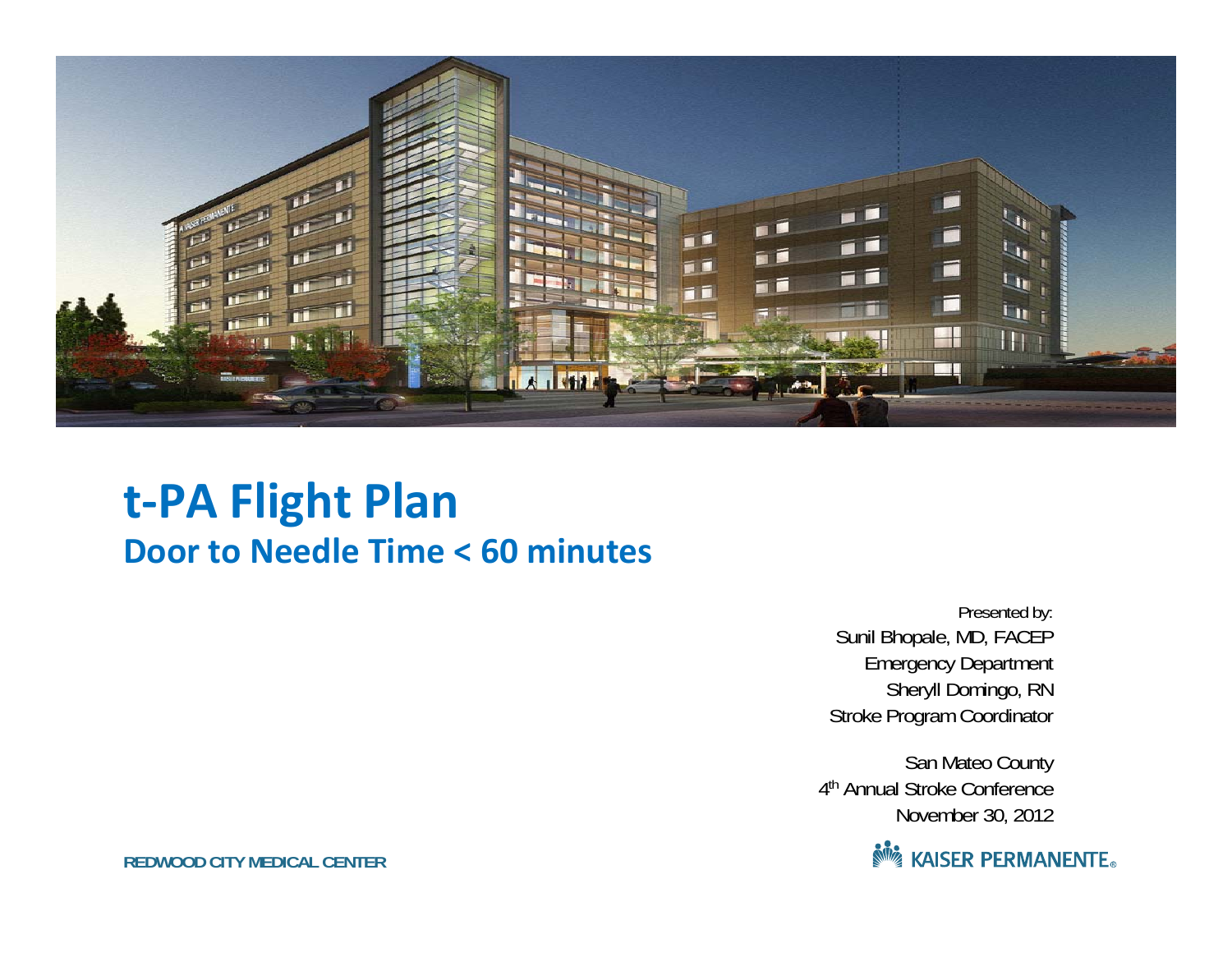### **Presentation overview:**

| <b>Objectives</b>                                        |
|----------------------------------------------------------|
| Stroke 101                                               |
| <b>Stroke Care Evolution in the Emergency Department</b> |
| Door to Needle time < 60 minute strategies               |
| Data                                                     |

2 November 29, 2012 | © 2011 Kaiser Foundation Health Plan, Inc. For internal use only.

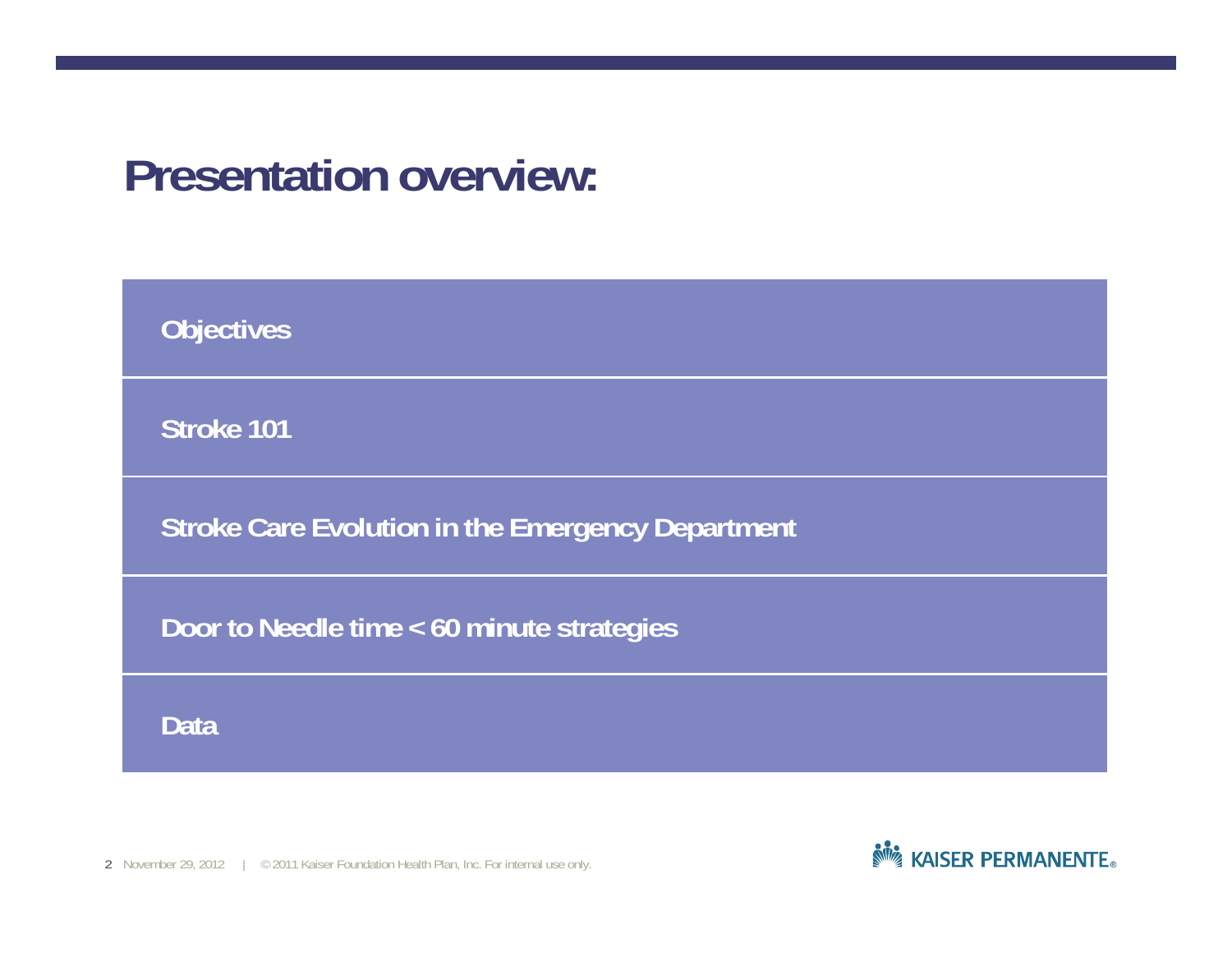### **Objectives:**

- П Review stroke physiology
- Discuss available stroke treatments
- Describe challenges with stroke diagnosis and treatments
- Understand the importance of individual roles during acute stroke management
- Identify opportunities for improved stroke care in the Emergency **Department**

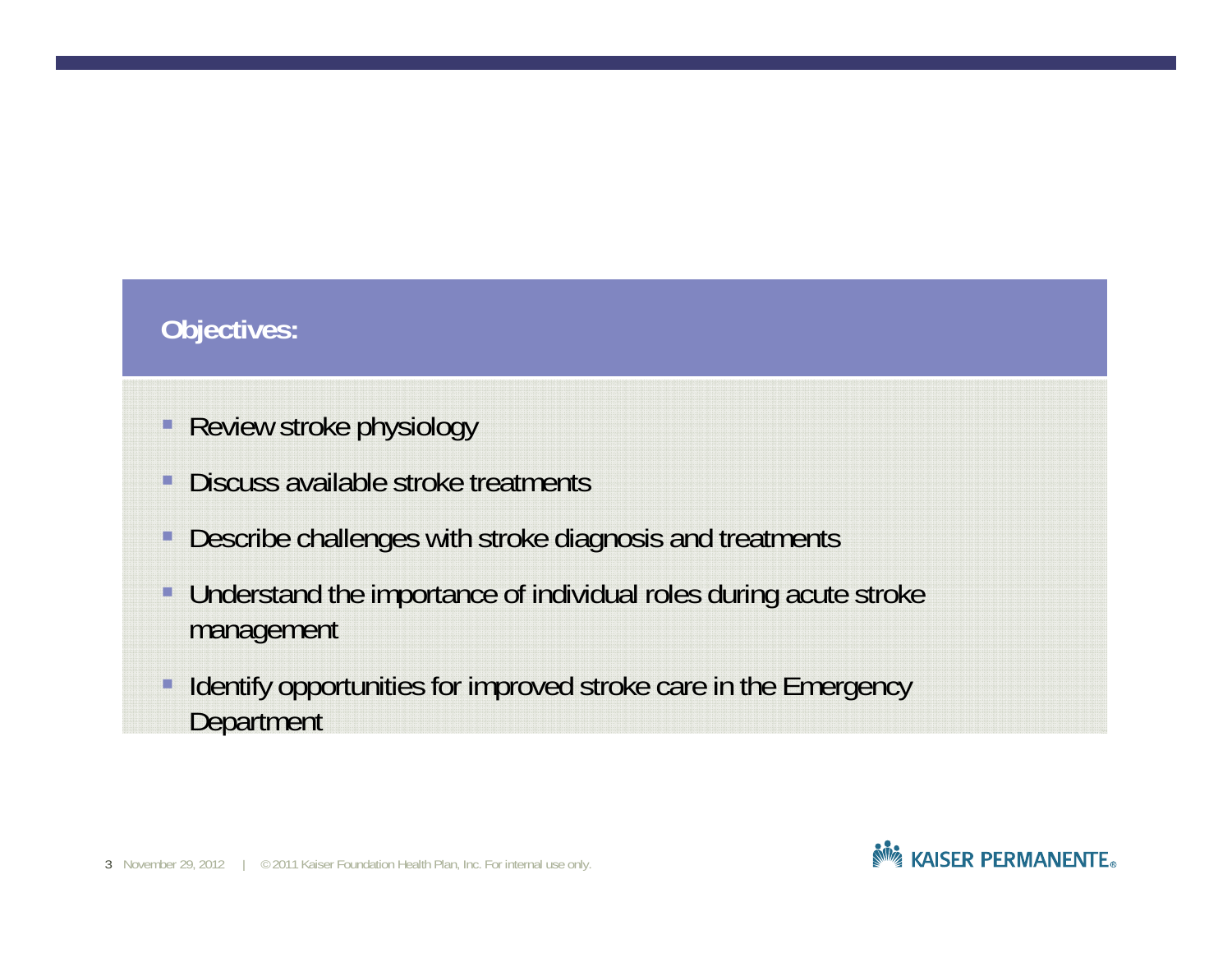#### **Stroke 101: Quick Overview**

### Ischemic Strokes

- $\Box$ Cardioembolic Stroke
- i i Thrombotic Strokes
- Ō. Lacunar Strokes
- H Cryptogenic Strokes
- $\Box$  Hemorrhagic Strokes
	- П Intracerebral Hemorrhage (ICH) or Intraparenchymal Hemorrhage (IPH)
	- П **Subarachnoid** Hemorrhage (SAH)

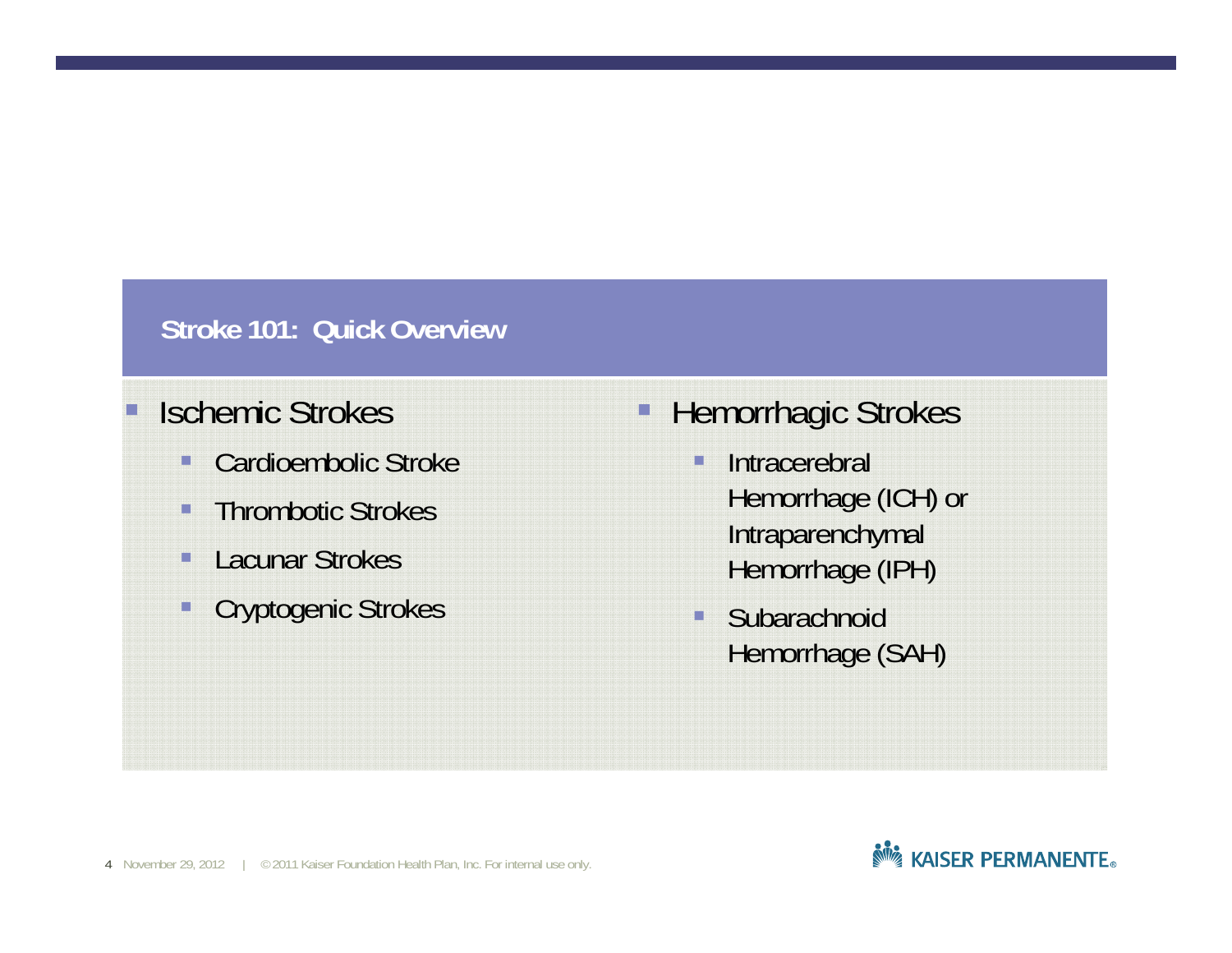#### **Acute Medical Treatments**

### Ischemic Strokes:

- t-PA
- Other blood thinners
- –**Neuroprotectants**
- –Endovascular treatment
- H Hemorrhagic Strokes
	- Blood "thickeners" and treat cause
	- Lower brain pressure

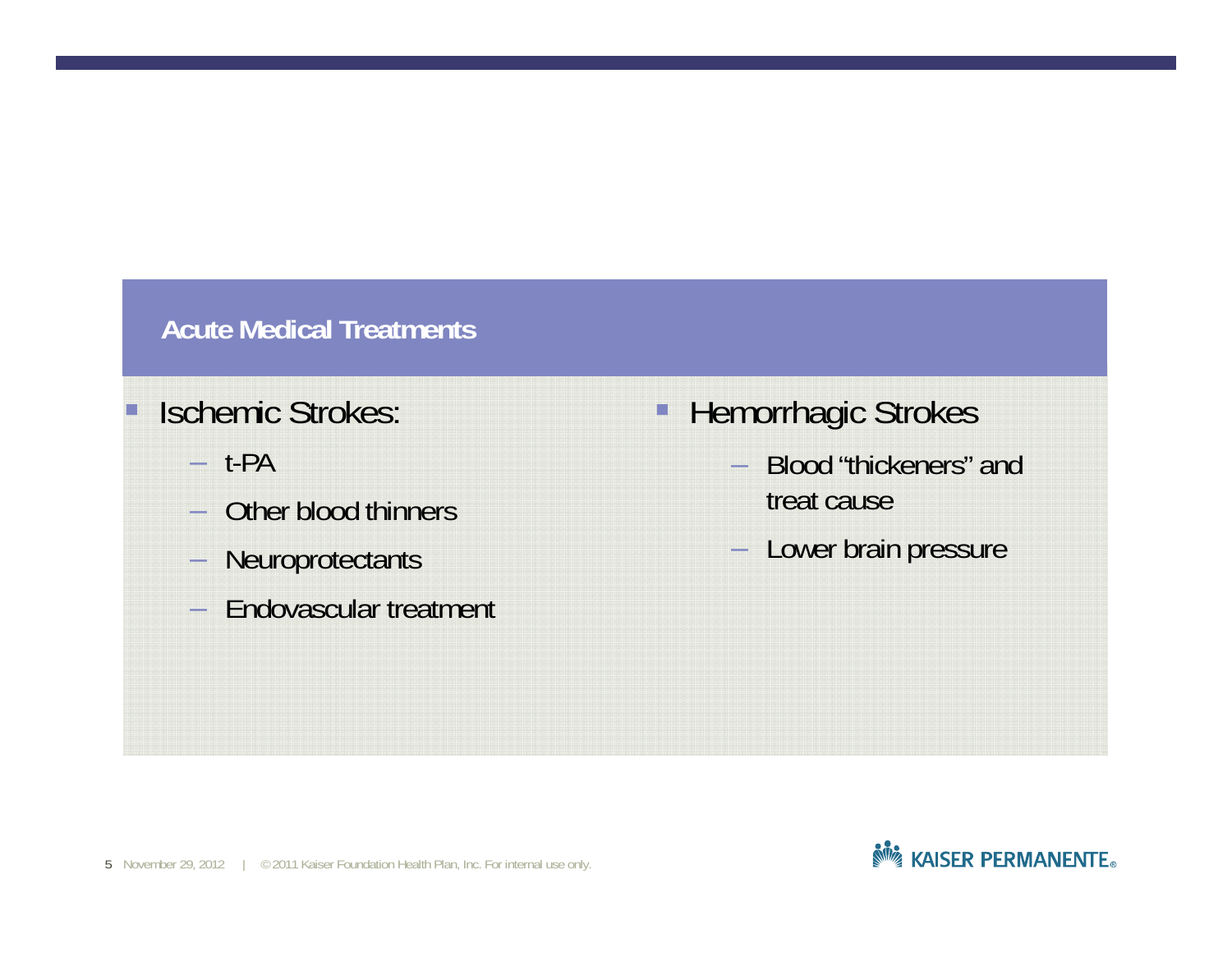#### **Acute Ischemic Stroke Medical Treatments**

- $\Box$ Blood pressure management
- $\Box$ Antiplatelet therapy
- $\Box$ **IV thrombolysis**
- $\Box$  Endovascular treatment
	- –Merci clot removal ("corkscrew device")
	- Intra-arterial t-PA
	- –Intra-arterial t-PA with mechanical thrombectomy
	- 2008 Penumbra device ("vacuum cleaner")
	- Early 2012 Solitaire Stent Retrieval Device
	- 2012 TREVO device

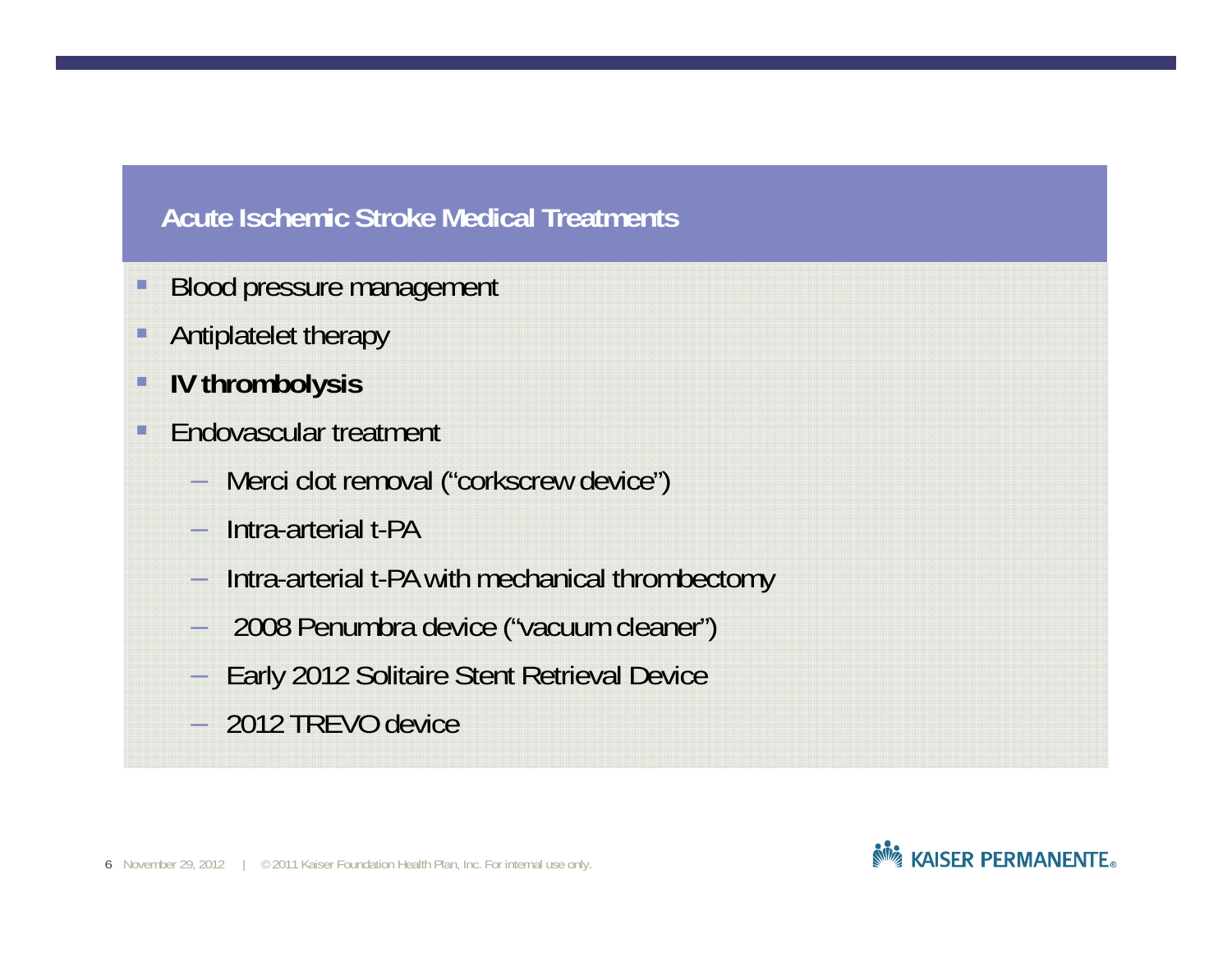#### **Stroke Care Evolution in the ED**

n

- 1995 NINDS trial showed benefit of t-PA
	- – Benefit of t-PA – 30% of patients will show a significant improvement in neurological function at 3 months after event instead of 20%
- $\Box$  1999 Cleveland Trial – t-PA had no benefit and resulted in increased intracranial hemorrhages
- $\Box$ Early 2000s – t-PA use plummeted
- $\Box$ 2003-4 – t-PA now with some benefit

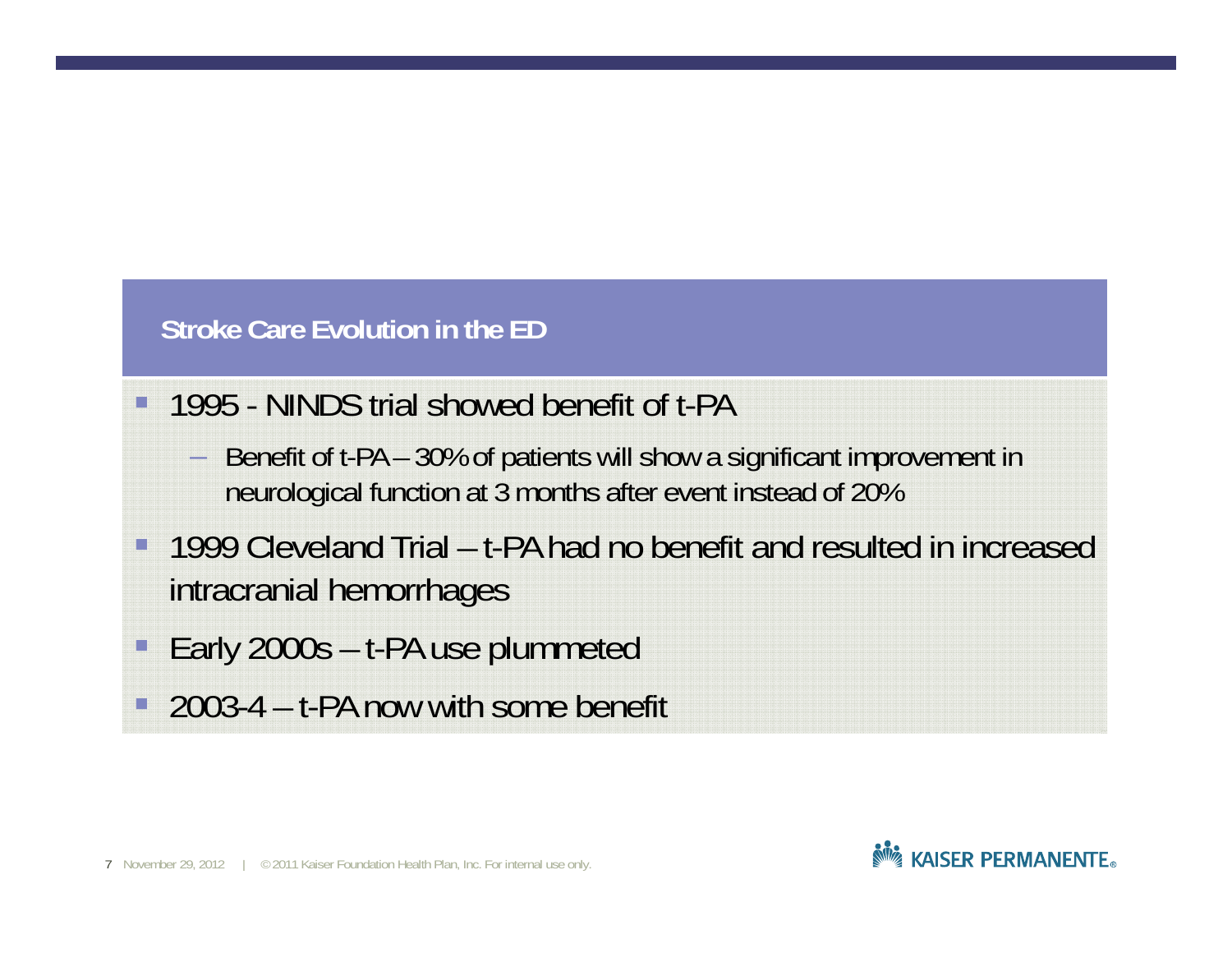## **NINDS TPA Stroke Trial**

**Excellent outcome at 3 months on all scales**



N Engl J Med 1995;333:1581-7

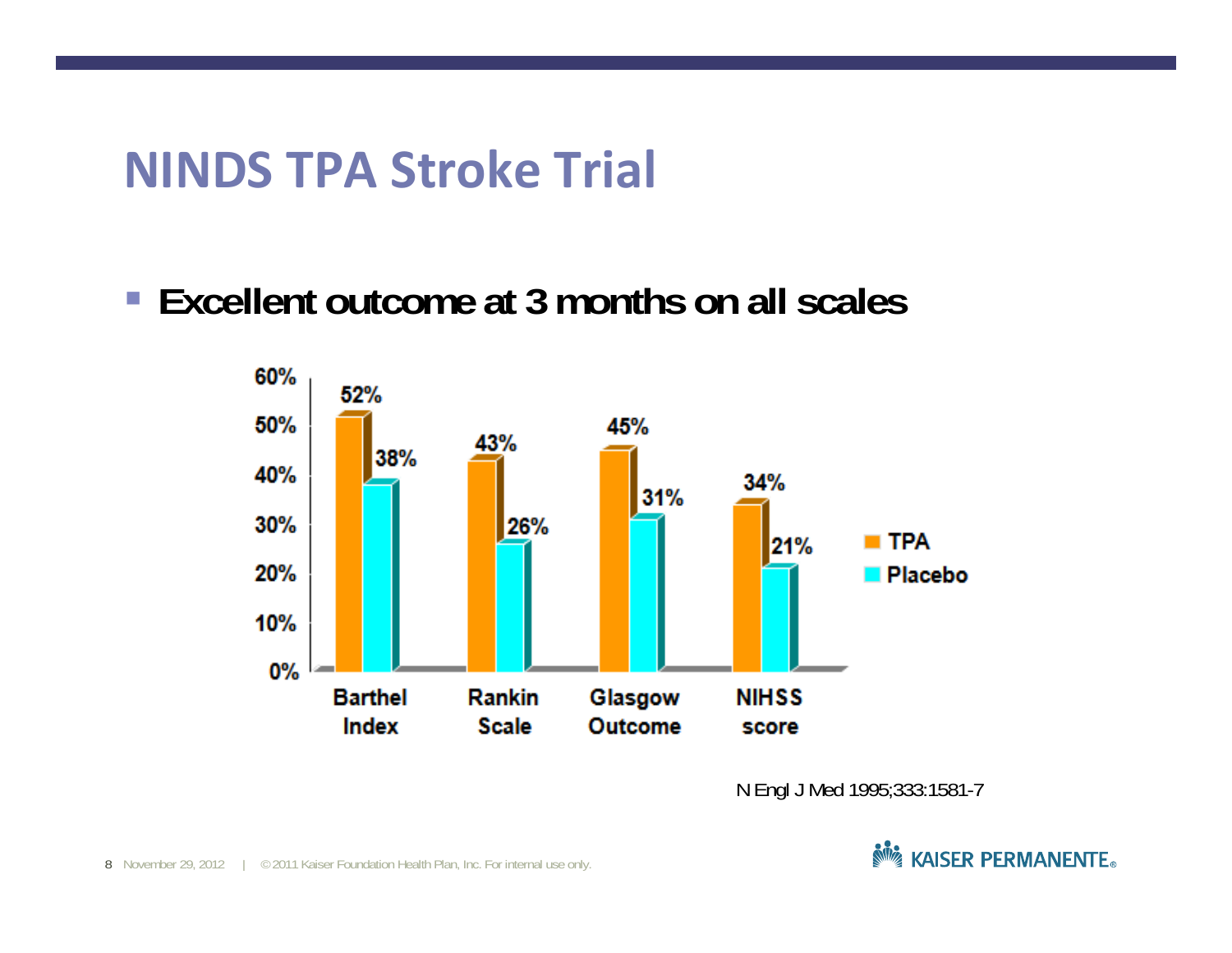## **Timing of Stroke Interventions**

- **Patients have far better outcomes the earlier they receive treatment**
- $\mathcal{L}_{\mathcal{A}}$  **Intravenous thrombolysis** is still considered first-line therapy for acute stroke
- In 2011 for Kaiser Redwood City, less than 50% of patients got t-PA within 60 minutes of arrival

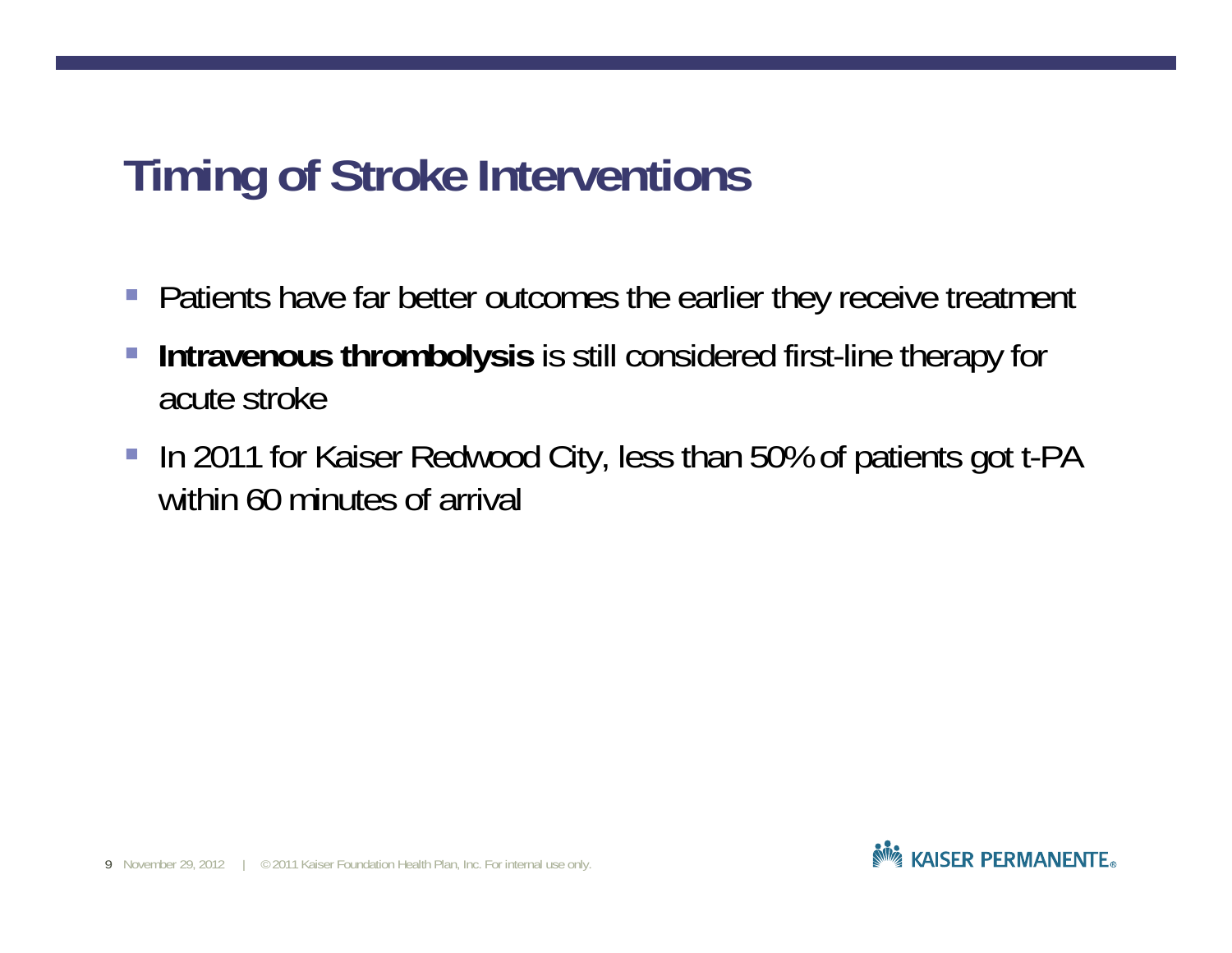# **IV Thrombolysis and Stroke**

 $\mathcal{C}^{\mathcal{A}}$  **Number Needed to Treat to Benefit from IV TPA Across Full Range of Functional Outcomes** 

| <b>Outcome</b>     | <b>NNT</b>                |  |
|--------------------|---------------------------|--|
| Normal/Near Normal | 8.3                       |  |
| Improved           | $\mathbf{\overline{2}}$ 1 |  |

**For every 100 patients treated with tPA, 32 benefit, 3 harmed**



*From Target: Stroke, 2009*

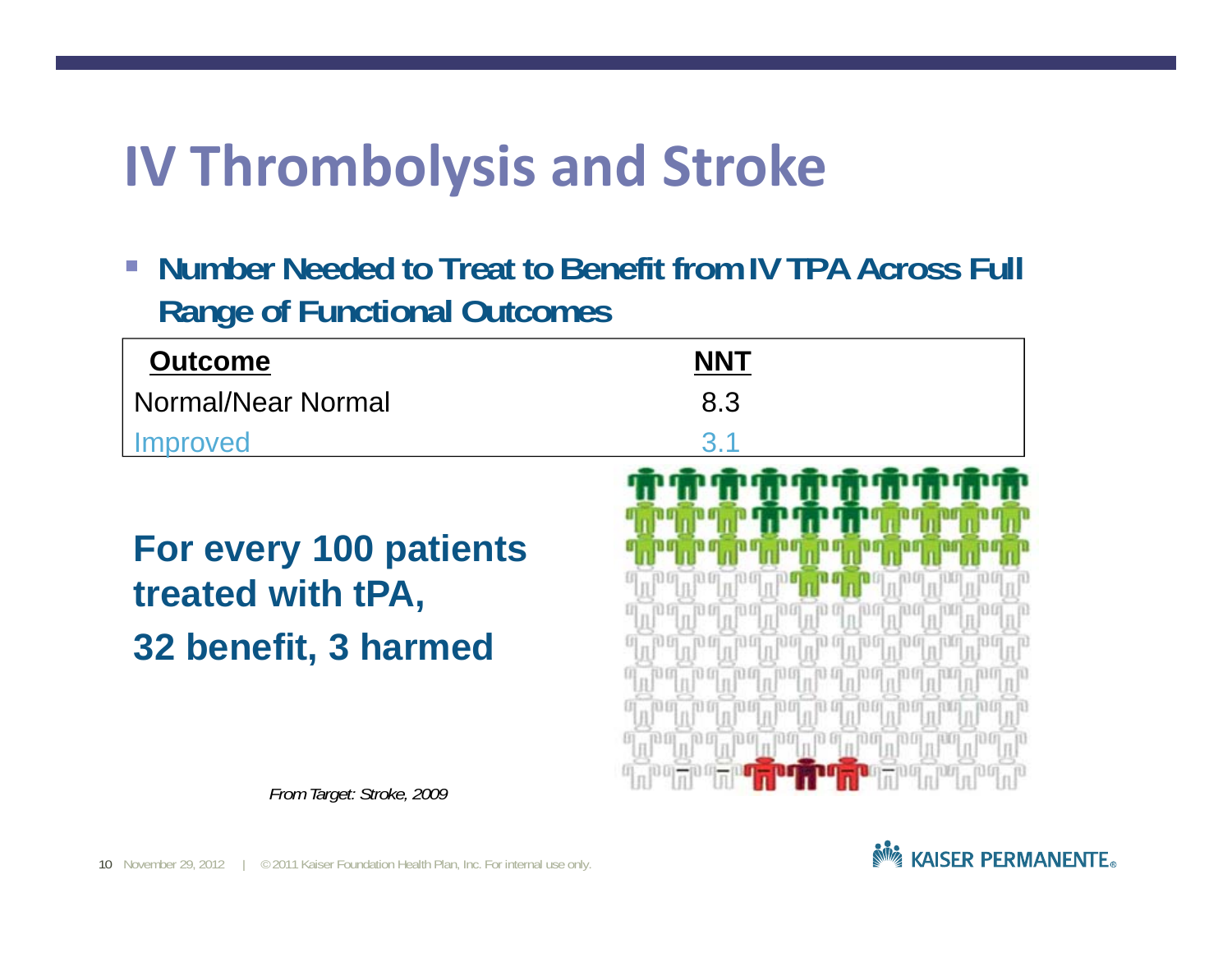## **Challenges with Stroke Identification**

- $\mathcal{L}_{\mathcal{A}}$  Is the patient having a stroke or stroke mimic?
	- $-$  Depends on history, exam, lab, and imaging data
- **Key points with:** 
	- –History: Last known well time, seizure-like activity, waxing/waning symptoms
	- Exam: Focal deficit
	- $-$  Labs: Blood sugar, platelet count, coagulation profile.
	- $-$  Imaging: Hemorrhage or infarct, vascular anatomy

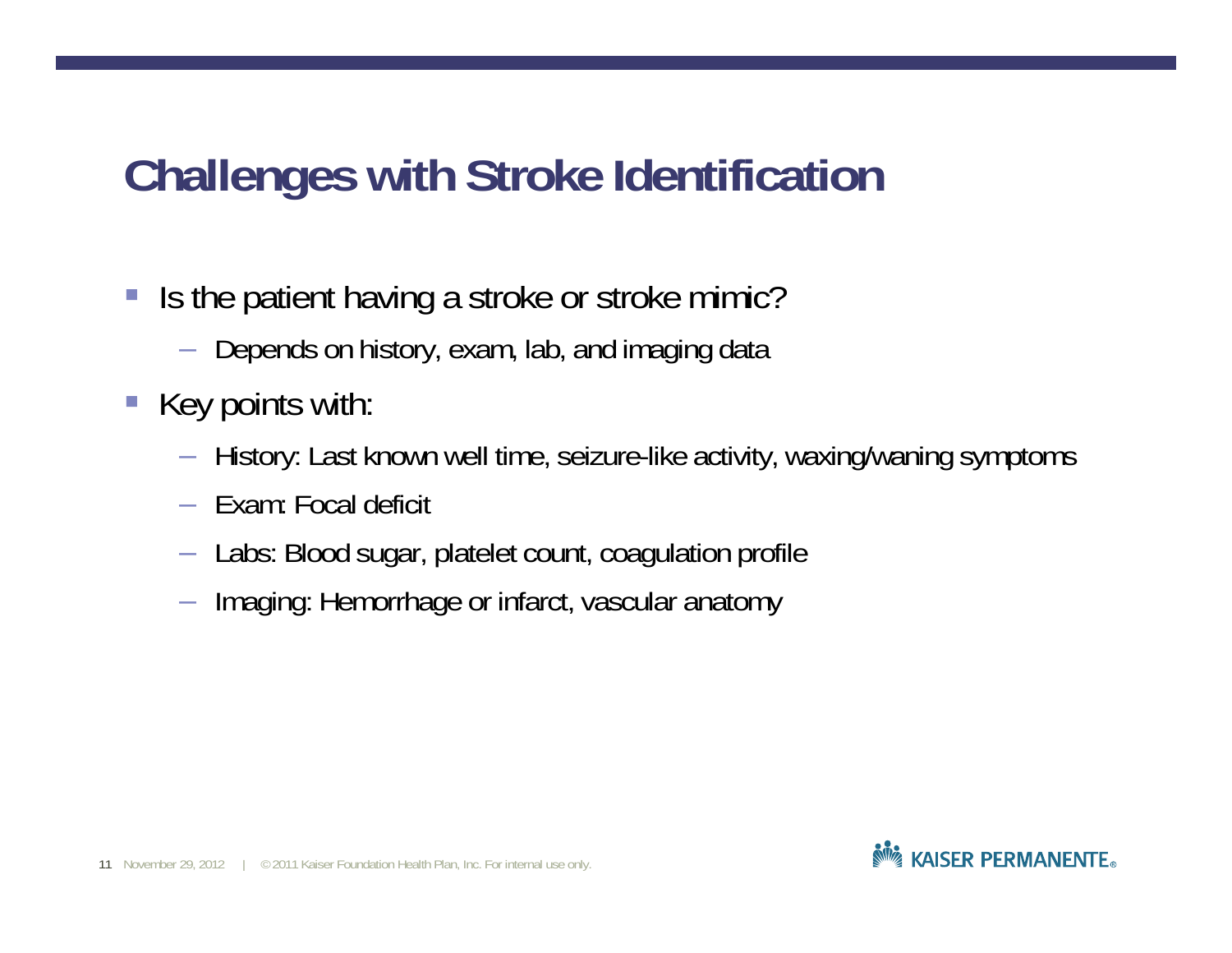#### **Door to Needle times Strategies**

- O EMS Pre-notification
- $\Box$ Rapid Triage Protocol
- <u>ia</u> Single Call Activation
- П Stroke Tools
- $\Box$ Rapid Brain Imaging
- i, Rapid Lab Testing
- **Premix t-PA**
- Rapid Access to t-PA
- Team-Based Approach
- T. Prompt Data Feedback

*Source – Target: Stroke 2009*

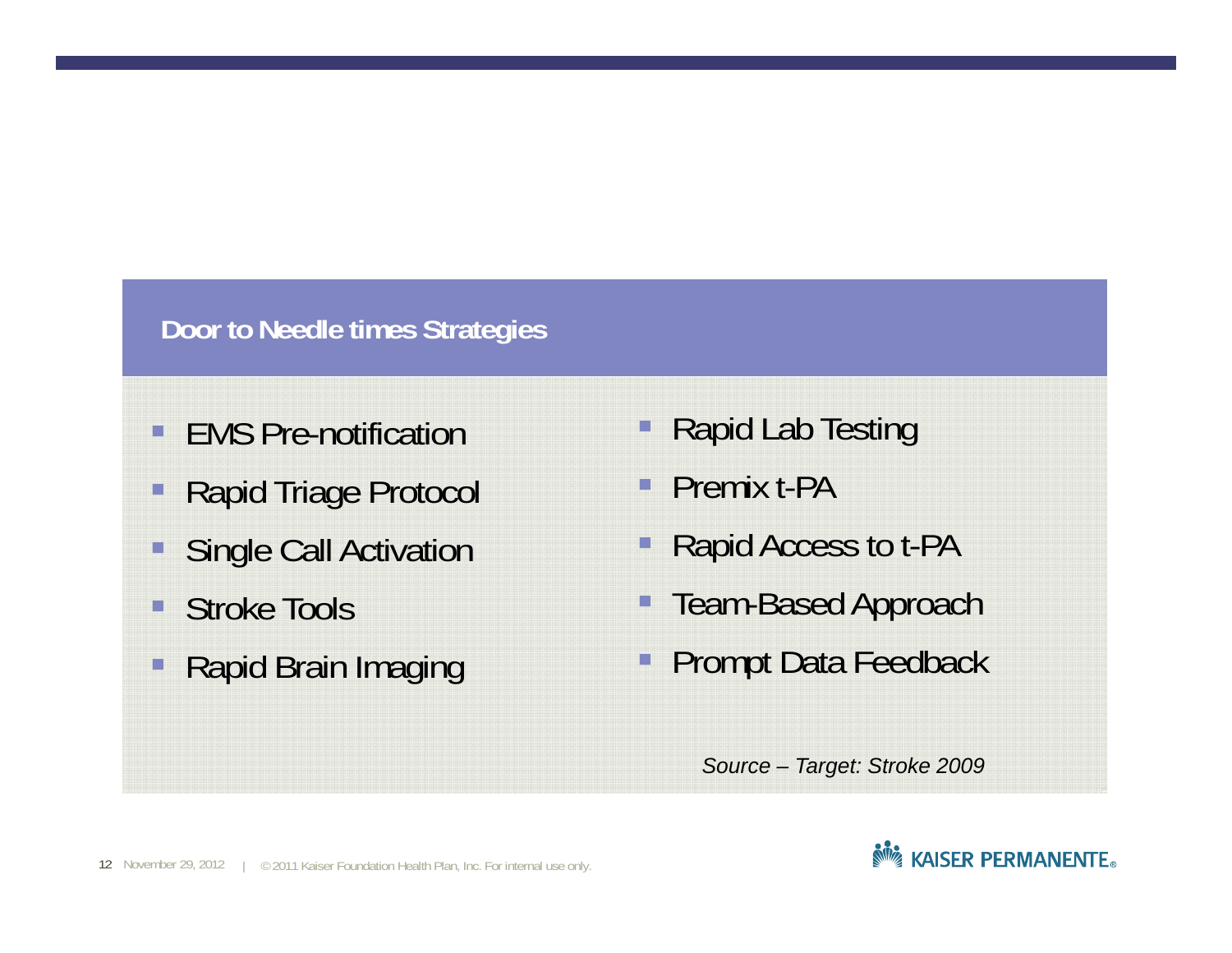## **"Flight" Plan: Door to Needle time < 60 minutes**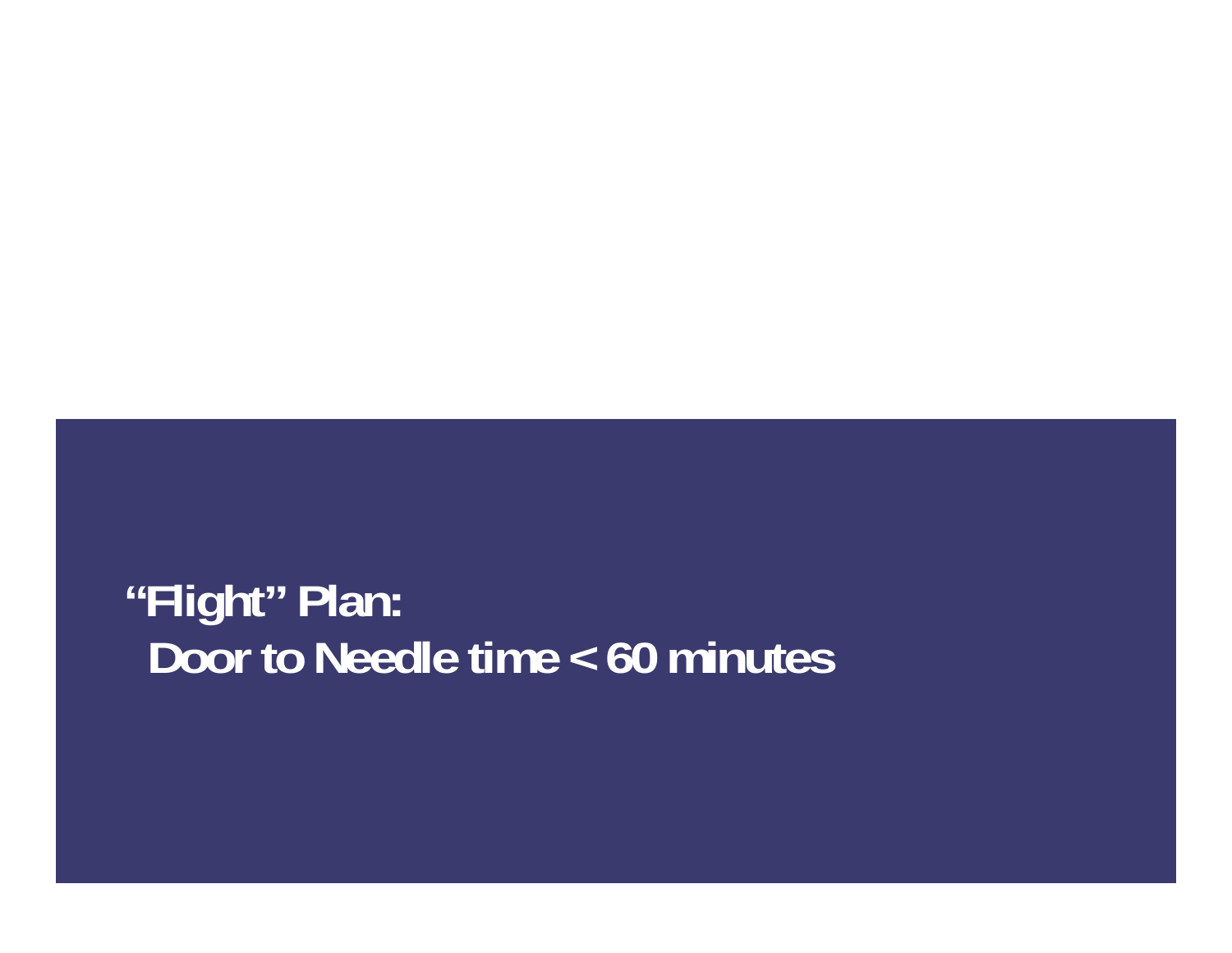# **What is a "Flight" Plan?**

Performance Improvement Initiative

- $\mathcal{L}_{\mathcal{A}}$  Mutual Goal Established
	- Drill Down analysis
	- Data
- $\overline{\mathbb{R}}$ Multiple Meetings: agreement from various disciplines
- $\overline{\mathbb{R}}$ Process Flow changes  $\rightarrow$  "Flight" plan
- $\overline{\phantom{a}}$ Test of Change
- Feedback to team

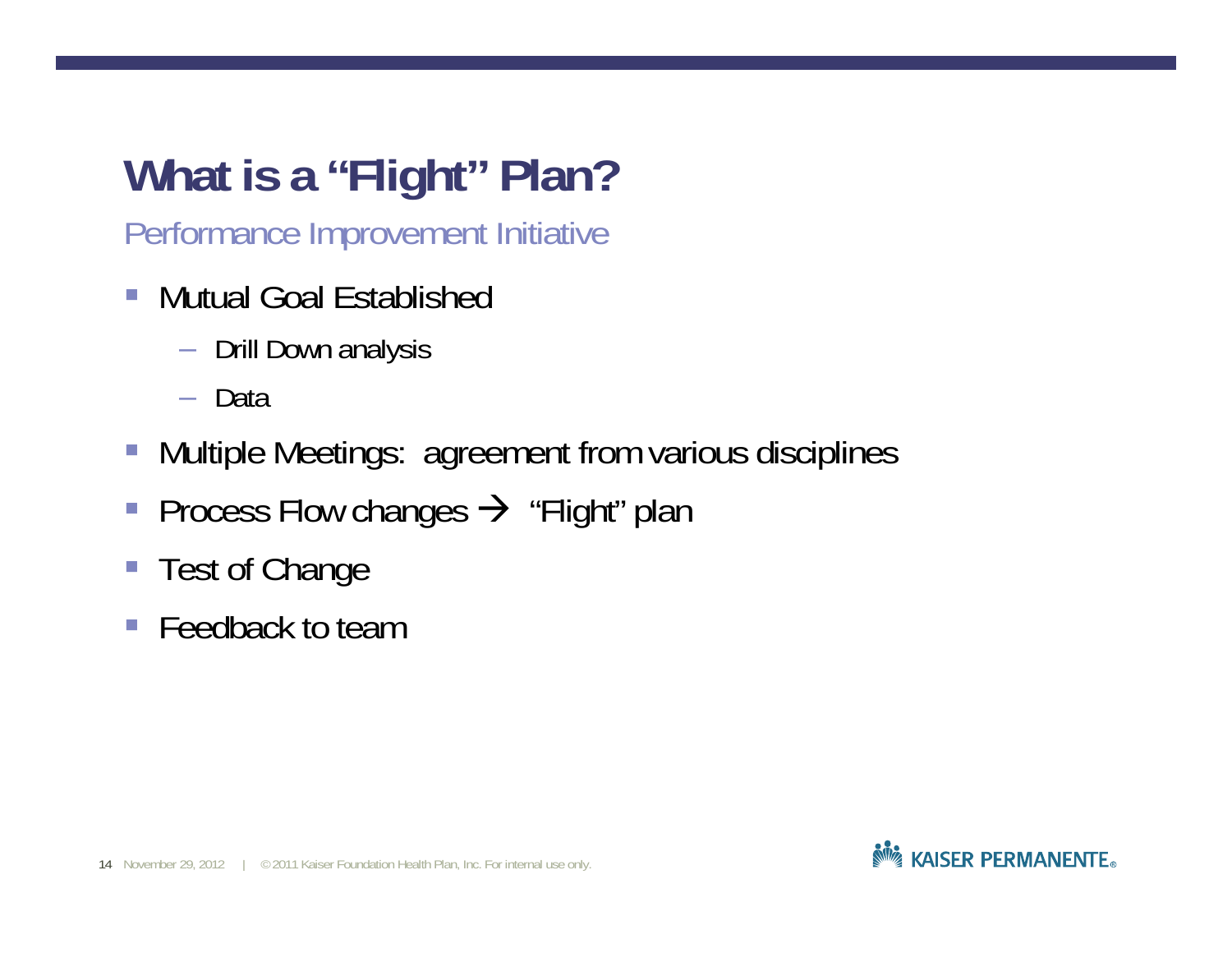## **Performance Improvement Initiative: IV t-Pa Door to Needle Time (DTN) within 60 minutes**

Goal: Improve our door to needle time within 60 minutes or less in 50% of our cases



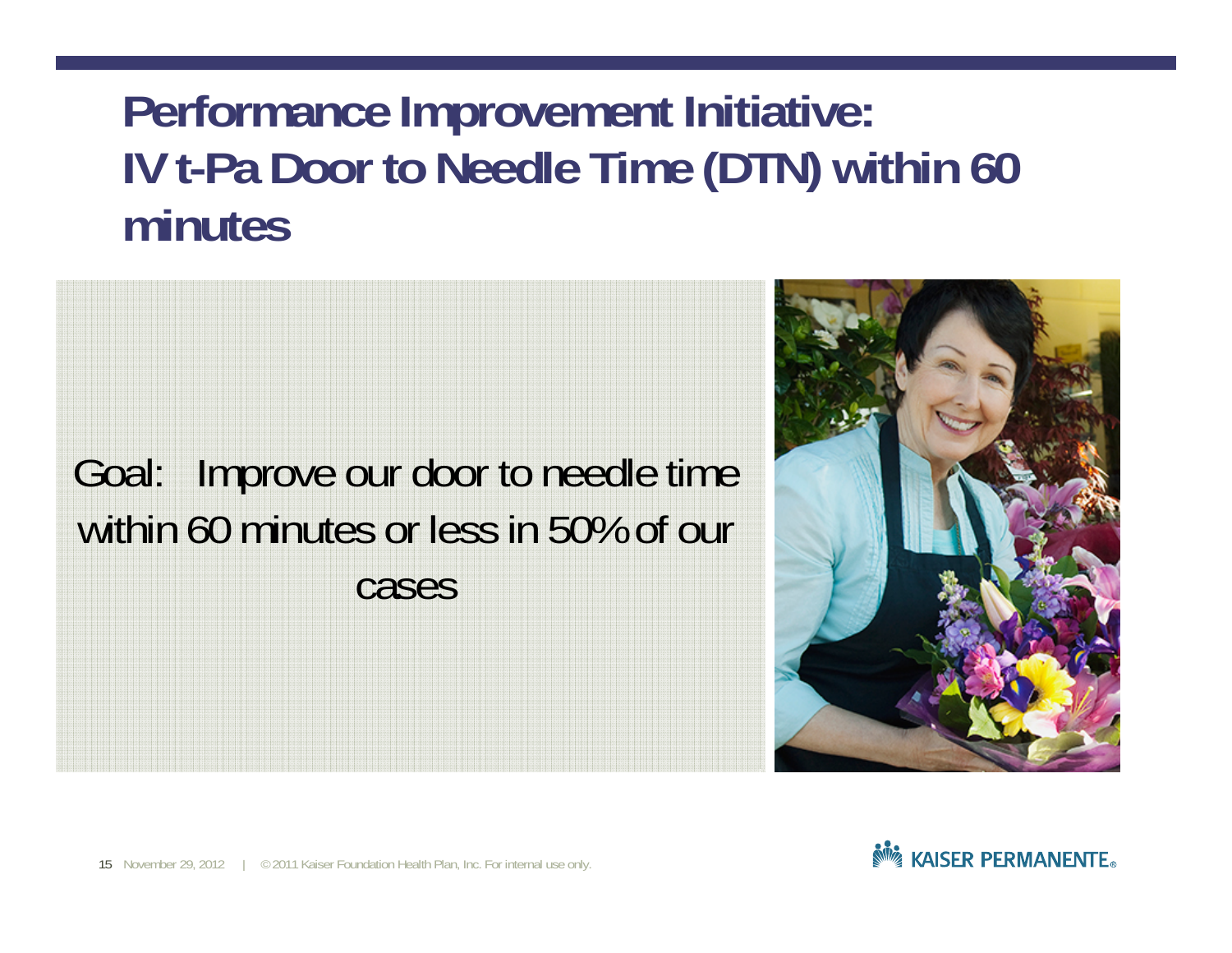# **Current t‐PA Administration: KP NCAL vs Overall National**

- $\blacksquare$ 2-5% nationally for all stroke patients
- Е Kaiser NCAL: Range 1-20%, average 10%
- $\blacksquare$ KP door-to-needle time <60 minutes: average = 50% since October 2011

### Door-to-IV rt-PA within 60 minutes



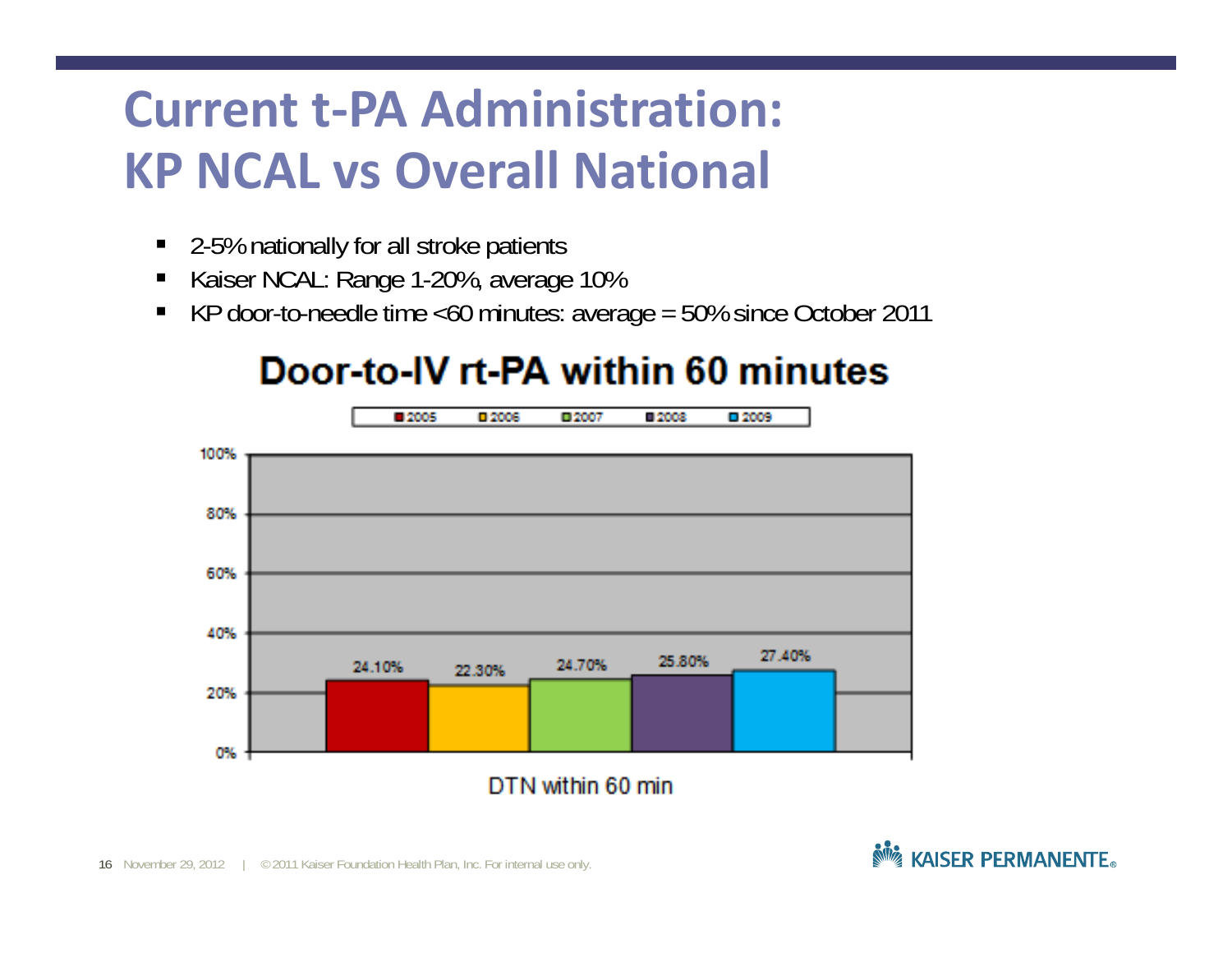## **Drill Down Summary**

**Analysis showed that we have a greatest** opportunity for improvement from Code Gray activation to t-PA ordered time frame



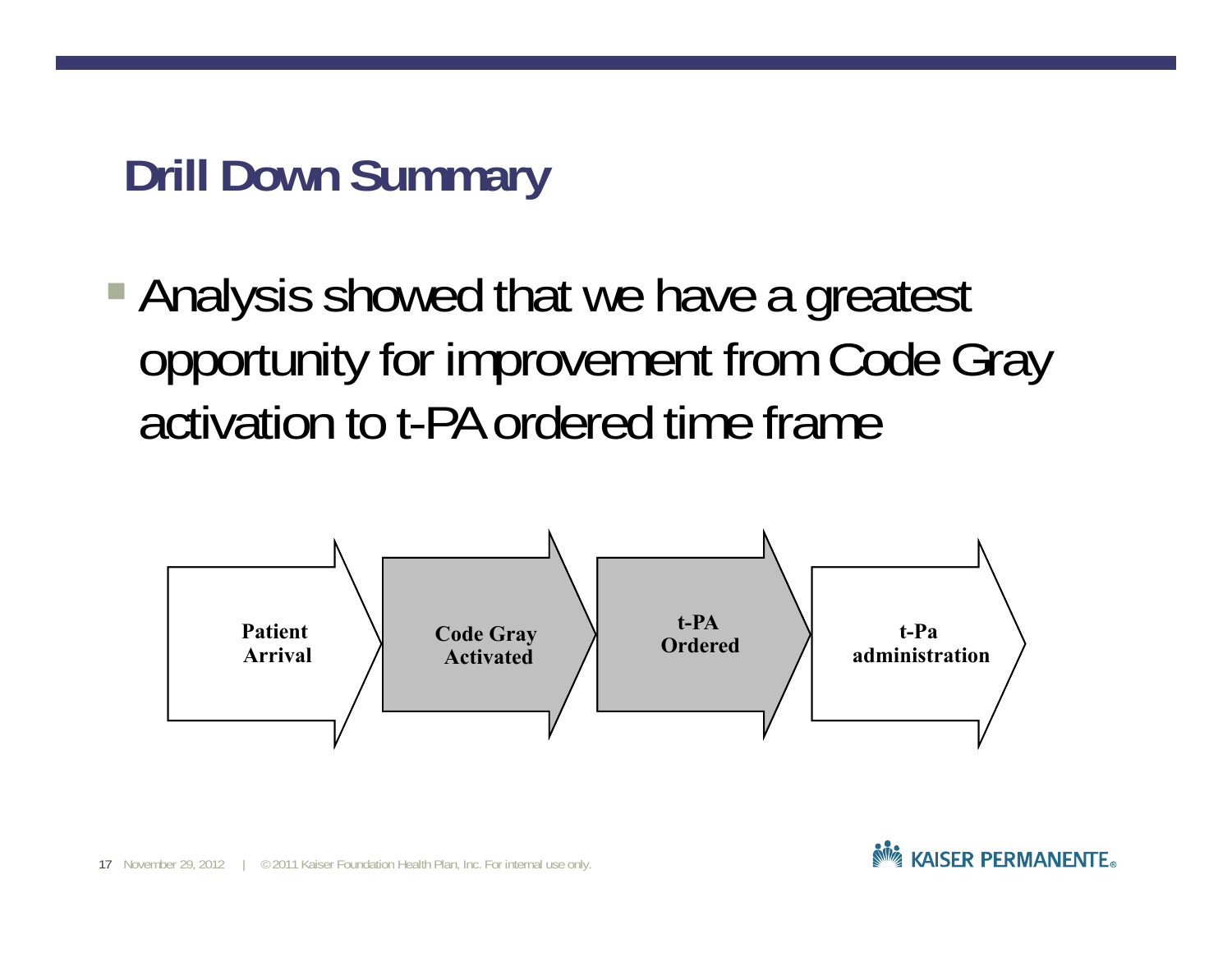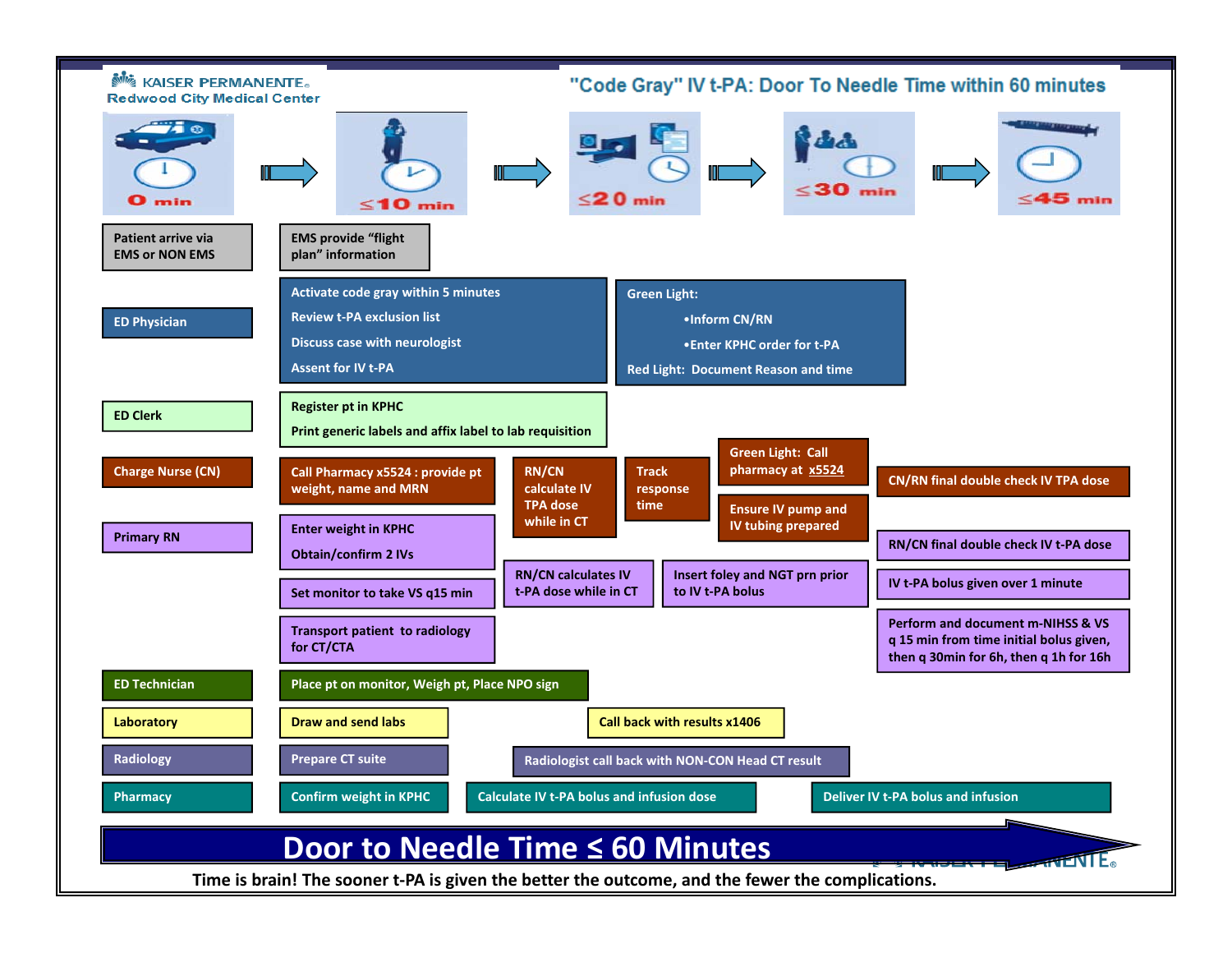

| ERGENCT MEDICAL SERVICES DOOR TO NEEDLE TIME "FLIGHT PLAN                           |                                                                                |  |  |  |  |  |
|-------------------------------------------------------------------------------------|--------------------------------------------------------------------------------|--|--|--|--|--|
| $\square$ Name:                                                                     | Code 3 (circle): Yes<br><b>No</b>                                              |  |  |  |  |  |
| $\square$ Last seen normal time :                                                   |                                                                                |  |  |  |  |  |
|                                                                                     |                                                                                |  |  |  |  |  |
|                                                                                     |                                                                                |  |  |  |  |  |
| □Glucose (fingerstick) : ________________________                                   |                                                                                |  |  |  |  |  |
| $\square$ Medications - any evidence that patient on any<br>anticoagulant? (circle) |                                                                                |  |  |  |  |  |
| <b>Warfarin (Coumadin)</b><br><b>Heparin SQ</b><br><b>Enoxaparin (Lovenox)</b>      | Dabigatran (Pradaxa)<br><b>Fondaparinux (Arixtra)</b><br><b>Aspirin/Plavix</b> |  |  |  |  |  |
| $\Box$ Prenotify                                                                    |                                                                                |  |  |  |  |  |
| Door to Needle Time $\leq 60$ Minutes                                               |                                                                                |  |  |  |  |  |

ू<br>कुर्णैद्धु KAISER PERMANENTE。<br>Redwood City Medical Center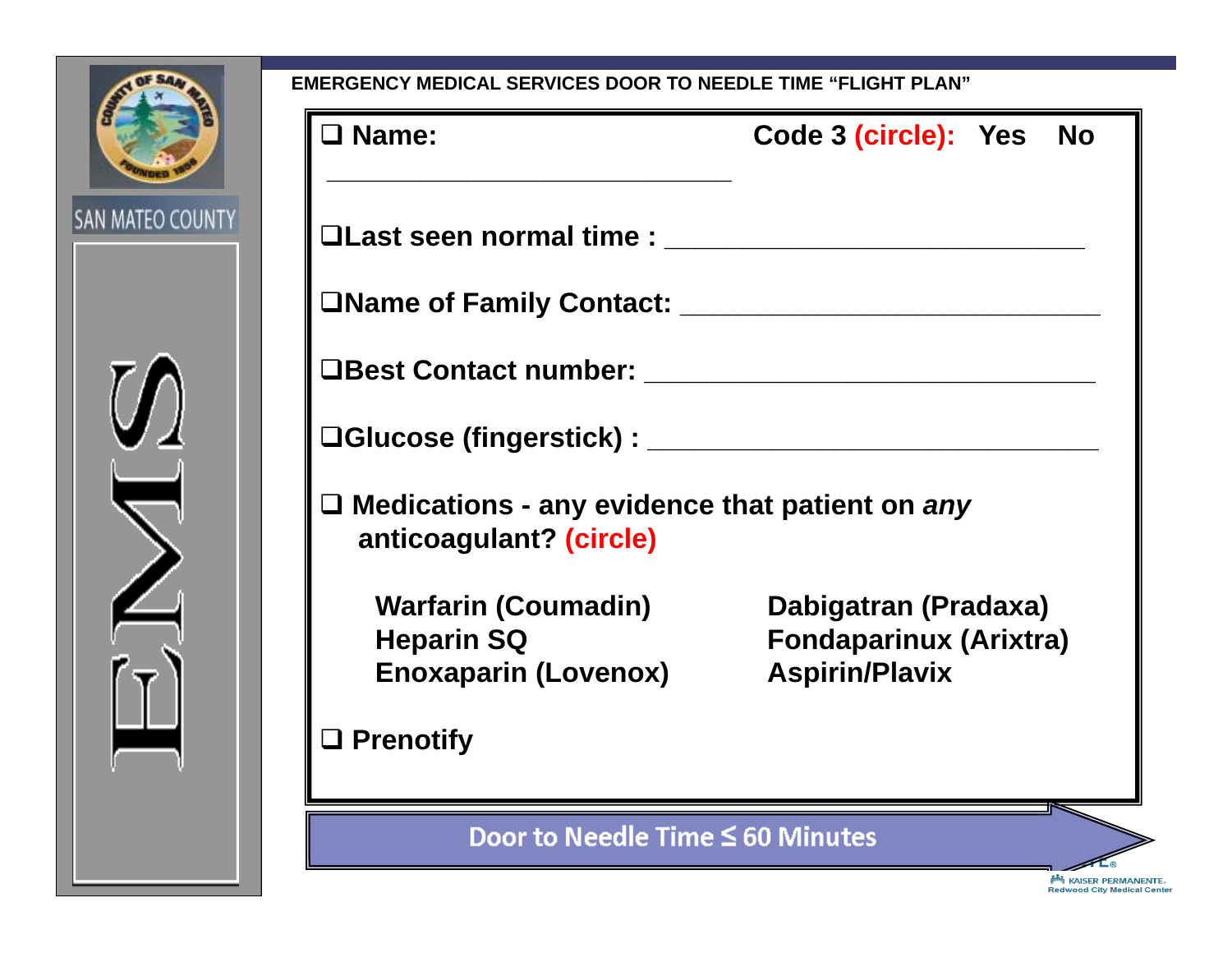### **Flight Plan Introduction**



**Note ASSER PERMANENTE**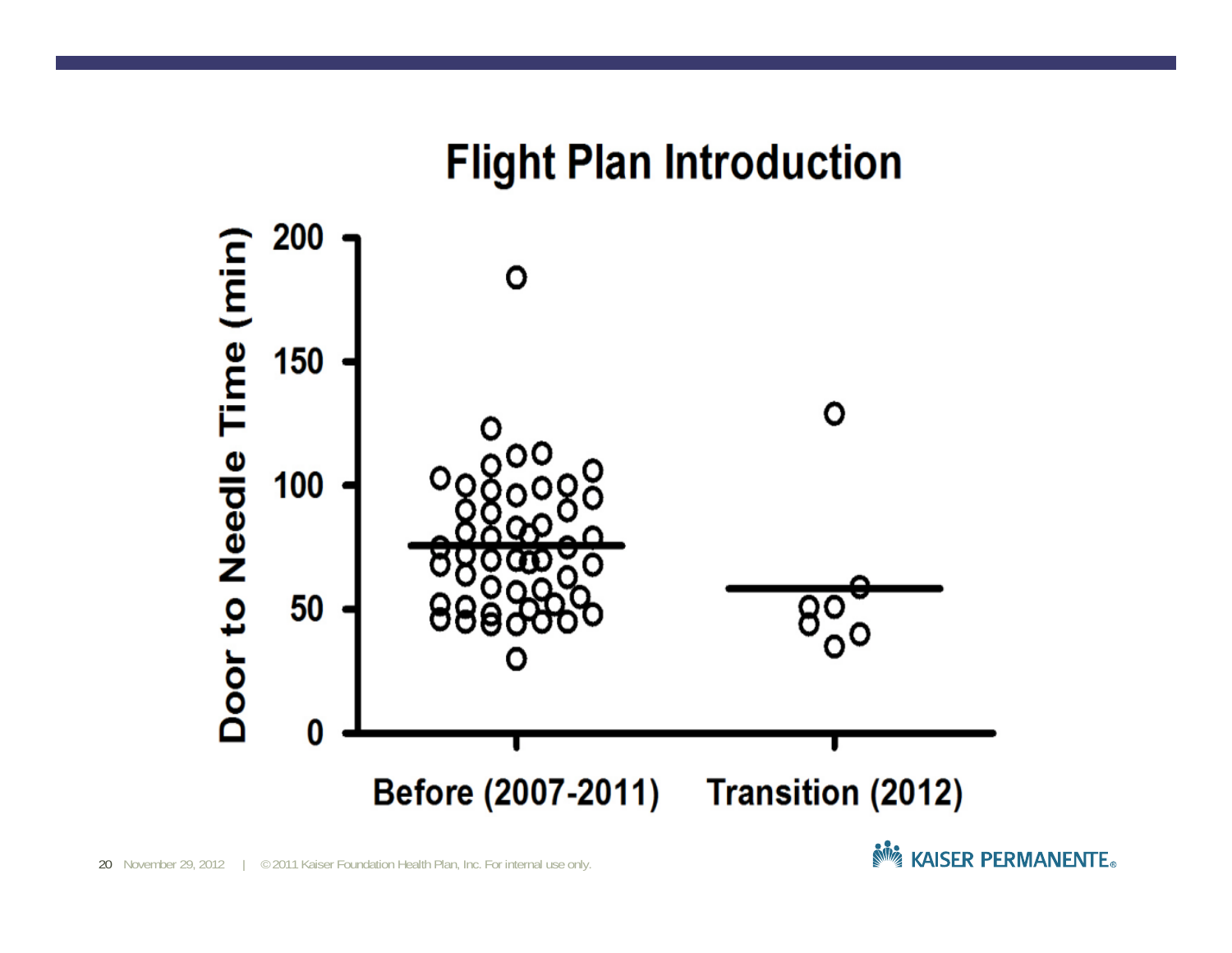

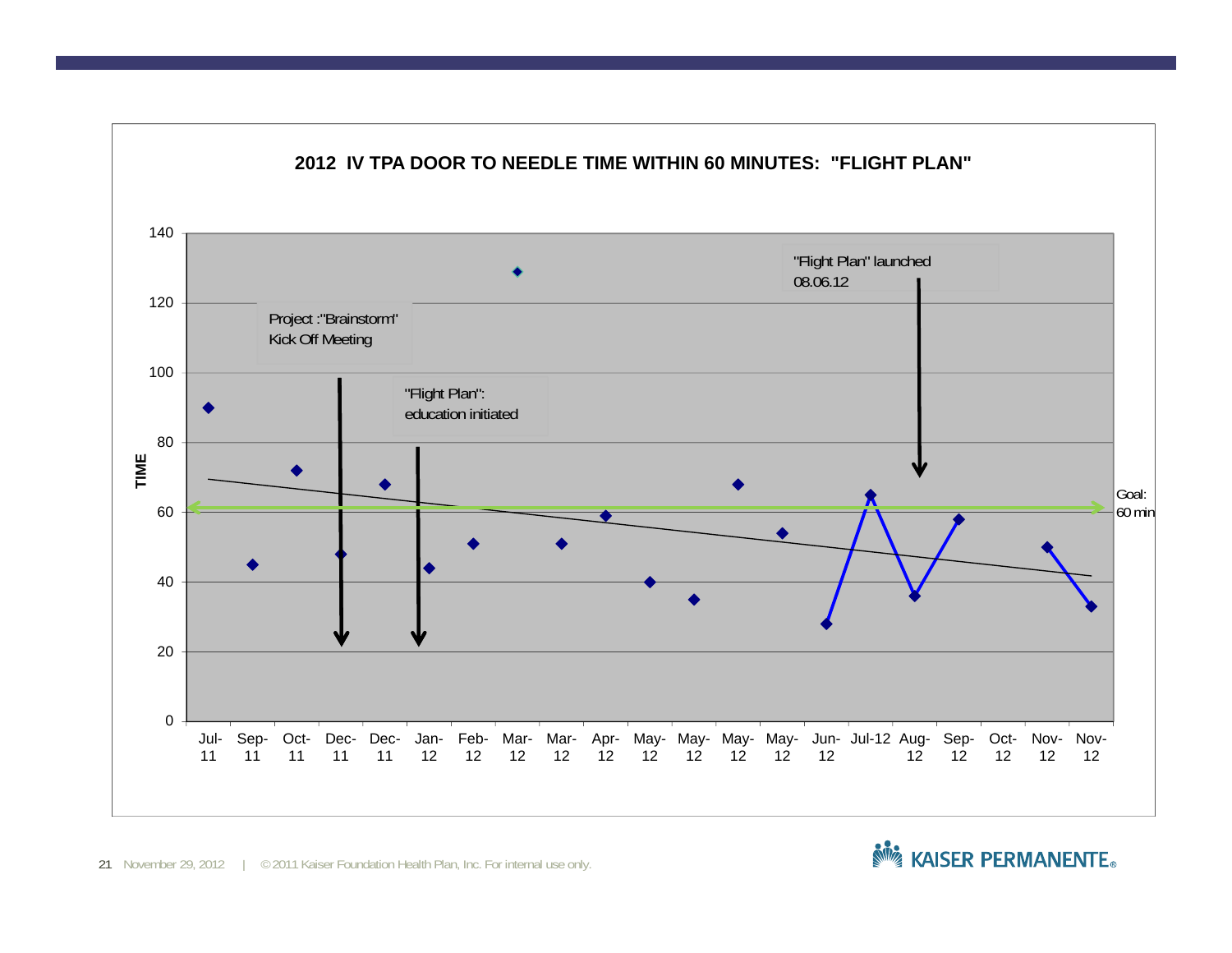### **ED Stroke Volume**

|                 | $#$ of<br><b>Stroke/TIA</b><br><b>ED</b> only | $#$ of<br>code gray<br>activated<br>$(sx$ onset $\leq 7$<br>hours) | #of ischemic<br>stroke with<br>sx onset<br>$\leq$ 4.5 hours | # of IV<br><b>TPA</b><br>given | $\#$ of<br>endovascular<br><b>stroke</b><br>treatment<br>cases                                      |
|-----------------|-----------------------------------------------|--------------------------------------------------------------------|-------------------------------------------------------------|--------------------------------|-----------------------------------------------------------------------------------------------------|
| 2010            | 276                                           | 145<br>$+8$ (IP)                                                   | 58<br>$+3$ (IP)                                             | 12<br>$3$ (IP)                 | $\overline{4}$<br>$N=1$ failed IVTPA<br>$N=3$ >3-4.5 hrs                                            |
| 2011            | 282                                           | 157<br>$+10$ (IP)                                                  | 42<br>$+1$ (IP)                                             | 8<br>$1$ (IP)                  | 3<br>N=3 IV TPA Contraindicated<br>N=1 (IP Code Gray- no TPA-<br>direct to INR)                     |
| 2012<br>Jan-Oct | 207                                           | 135<br>$+5$ (IP)                                                   | 48<br>$+ 1$ (IP)                                            | 13                             | 10<br>$N = 1$ No IV TPA INR 1.7<br>$N = 3$ arrived $> 4.5$ hrs<br>N=1 Recent SDH<br>$N = 5 s/p$ TPA |

22 November 29, 2012 | © 2011 Kaiser Foundation Health Plan, Inc. For internal use only.

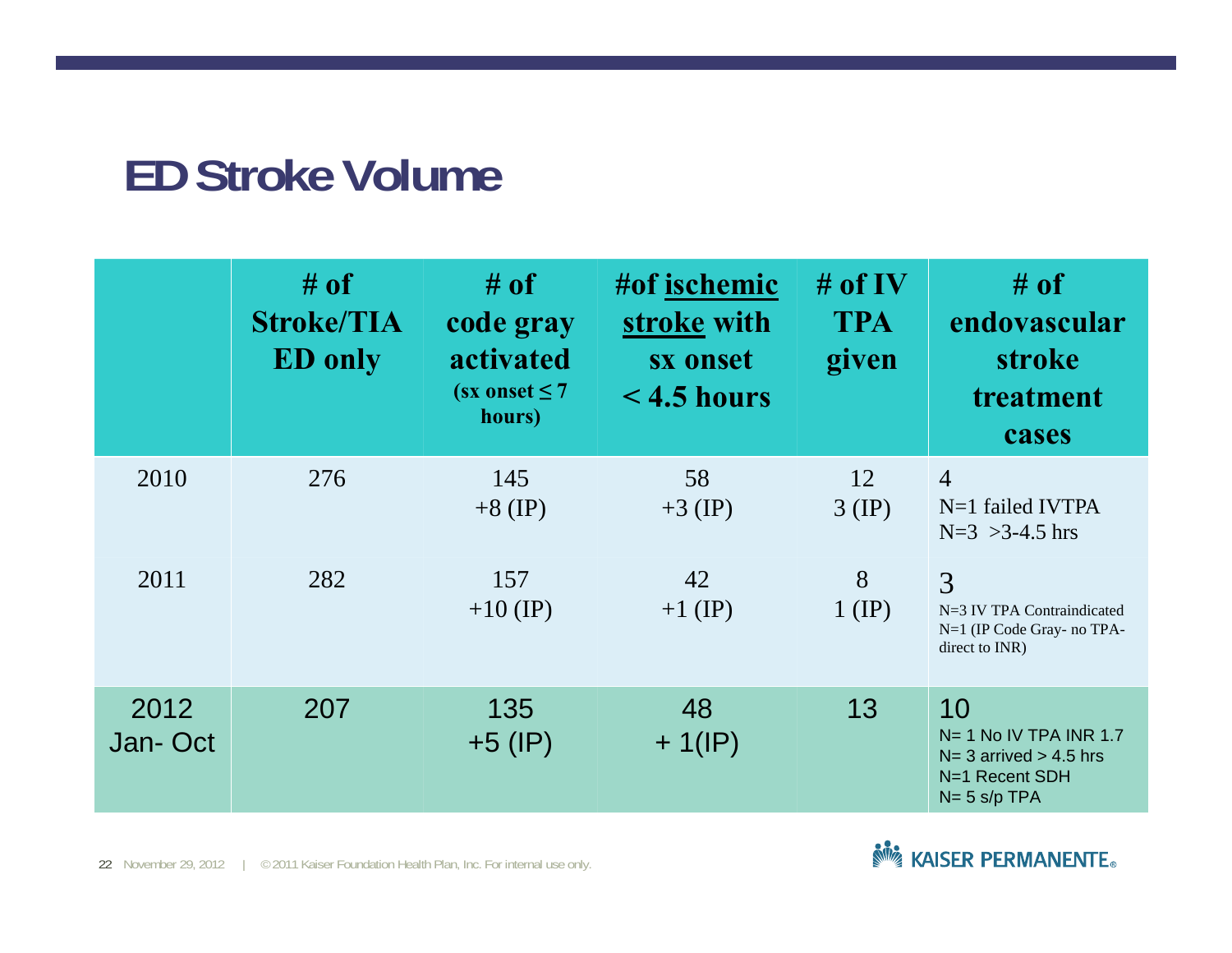## **IV t-Pa Utilization in the ED for Ischemic Stroke Patients arriving with sx onset < 4.5 hours**

|                                              | 2010 | 2011 | 2012<br>Jan to Oct |
|----------------------------------------------|------|------|--------------------|
| Number of Ischemic<br><b>Stroke Patients</b> | 58   | 42   | 48                 |
| Number of IV TPA<br>given in ED              | 12   | 8    | 13                 |
| Percentage of IV<br>TPA utilization in ED    | 21%  | 19%  | 34%                |

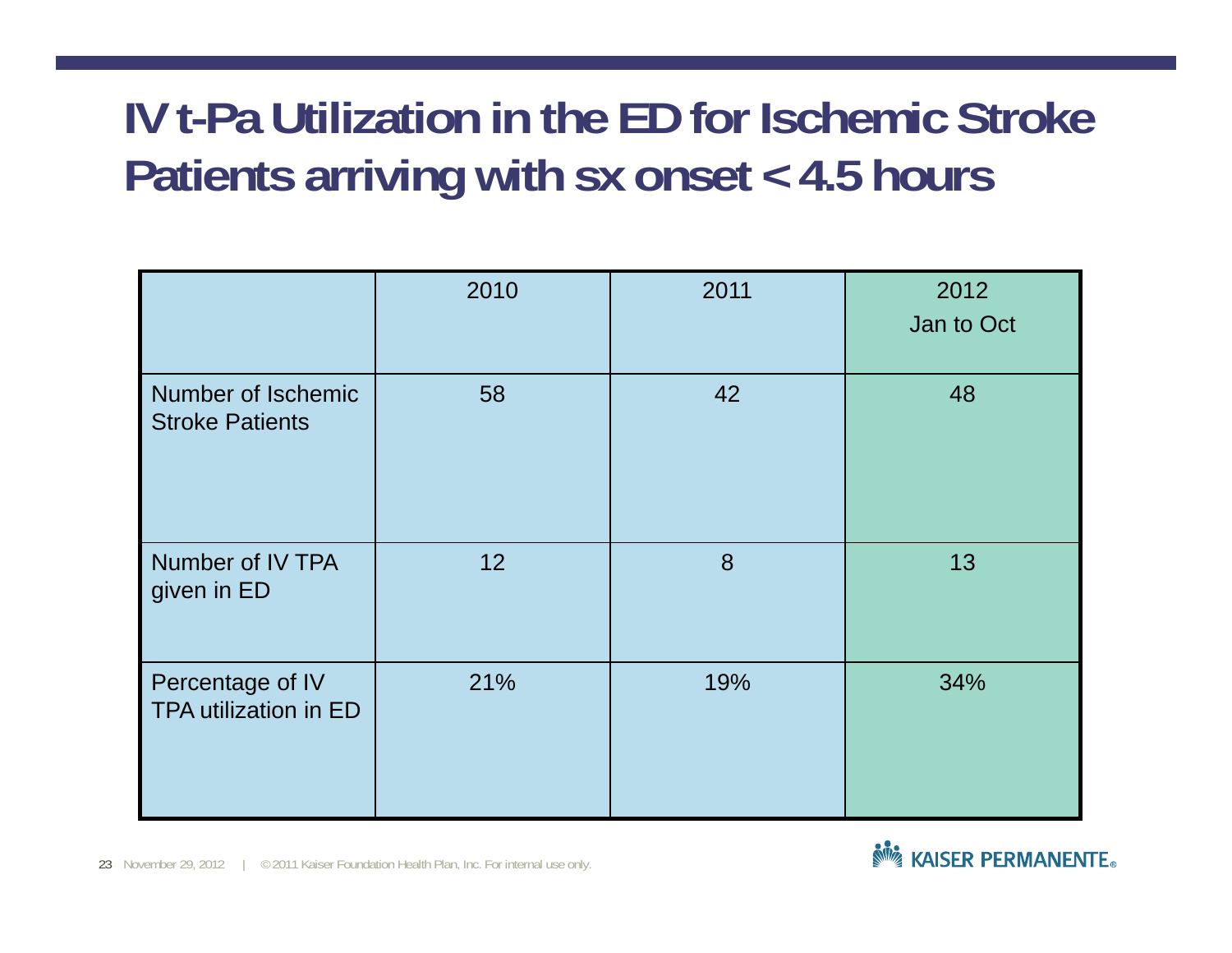## **Critical Steps to Reduce Door-to-Needle Times**

- $\mathcal{L}_{\mathcal{A}}$ Early ED physician MD involvement
- Getting patient weight into chart and making sure patient is NPO
- Having early discussion with patient/family re: risks/benefits/alternatives to IV t-PA
- $\mathcal{L}_{\mathcal{A}}$ Prenotification of pharmacy about potential t-PA patient
- Regular drill-downs of every stroke alert with ED nursing, lab, radiology, and neurology

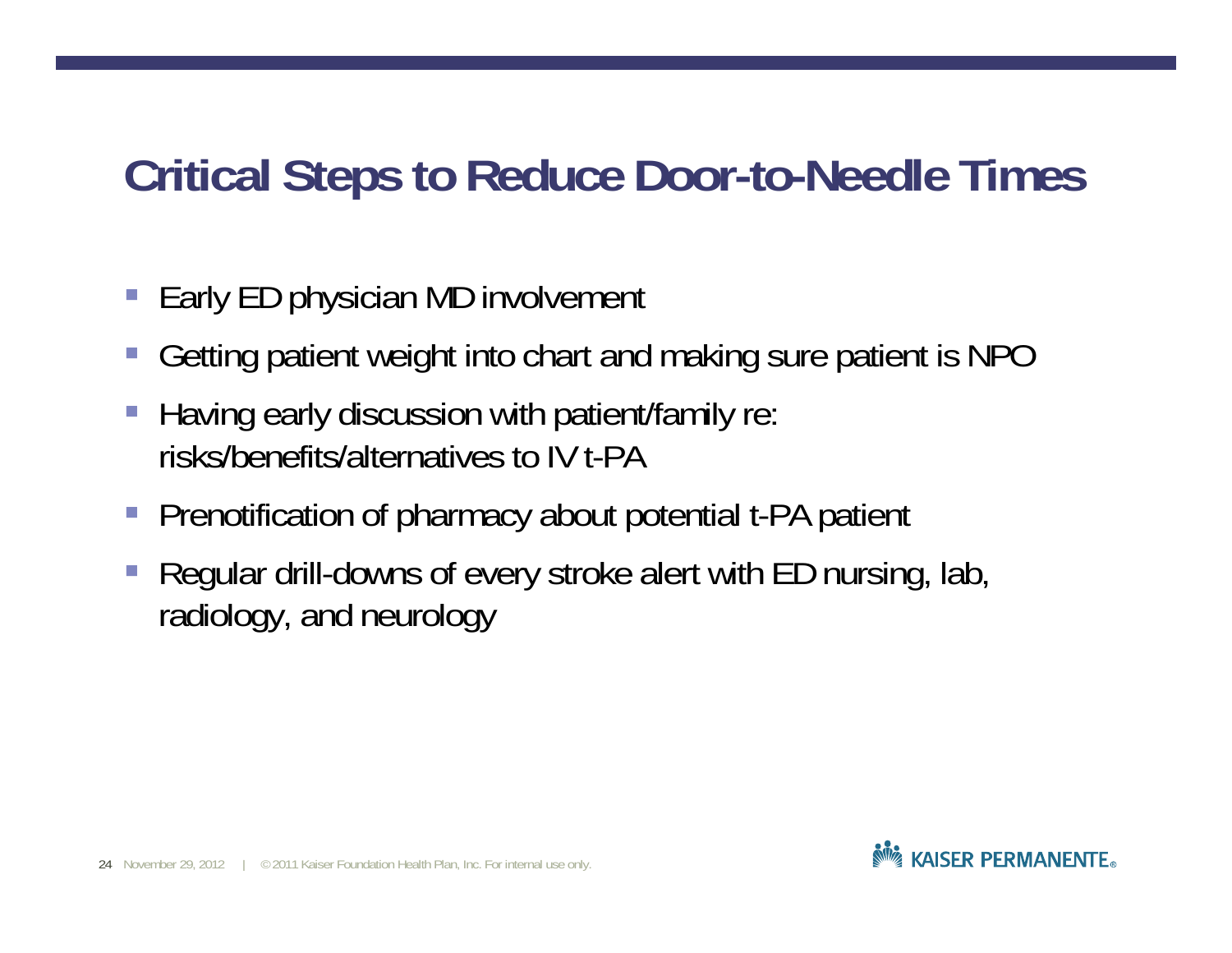## **Importance of ED Physician Feedback**

- $\mathcal{L}_{\mathcal{A}}$ Drill-downs of every stroke alert
- $\overline{\mathbb{R}}$ Physicians and staff congratulated when timeframes met
- $\mathbb{R}^3$ One ED physician needs to be the stroke champion
- $\overline{\phantom{a}}$ Close collaboration between ED physicians and Neurology

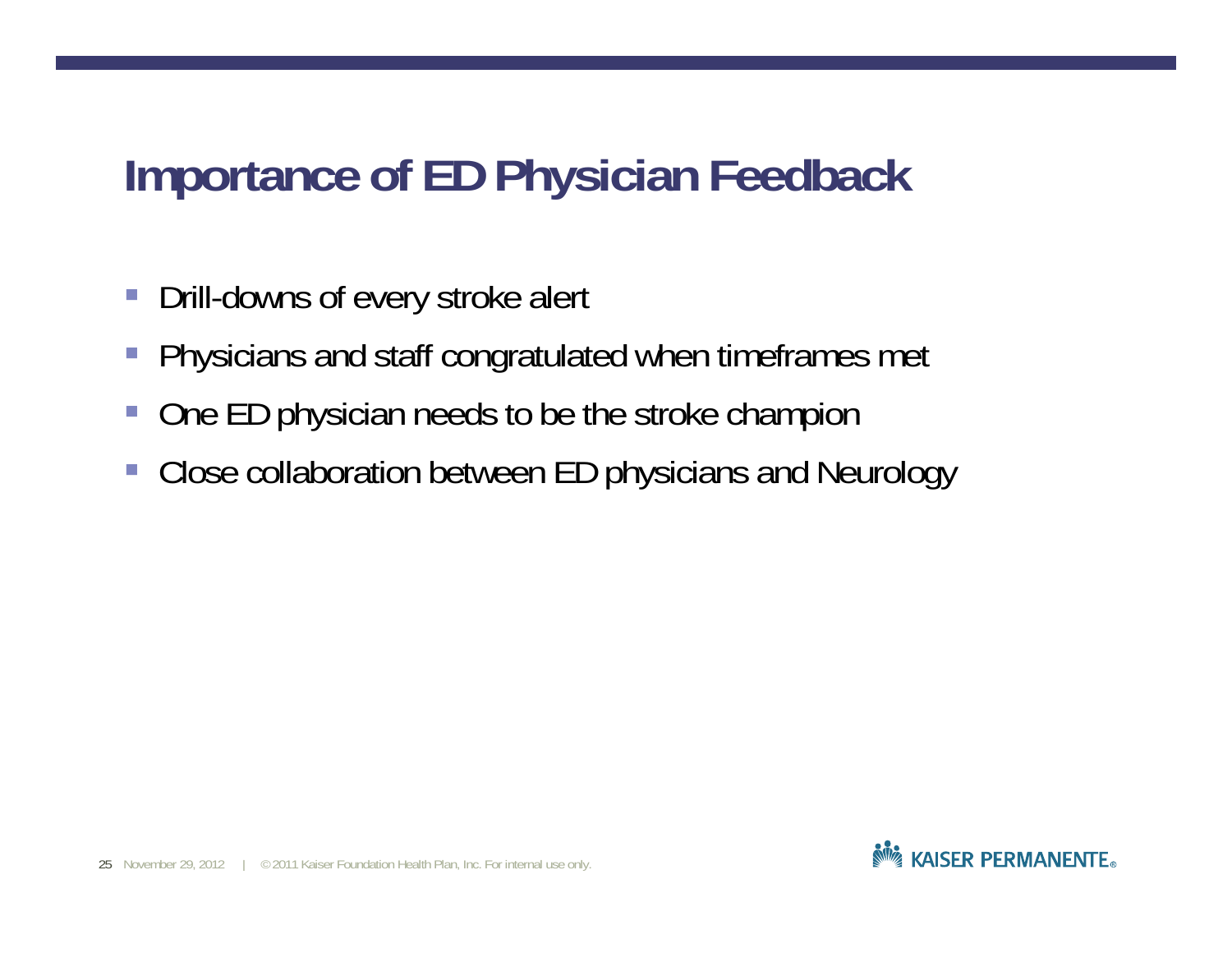## **Importance of ED Physician Feedback**

- Form e-mail from ED MD stroke champion reviewing key issues:
	- $-$  Delay in stroke activation
	- $-$  Not obtaining CT angiogram .
	- Reasons why t-PA were not given were not explicitly stated
	- Lack of NIHSS score documentation
	- No stroke education with discharge instructions
	- $-$  Delay in administration of t-PA
- $\mathcal{L}_{\mathcal{A}}$  Having a command in electronic medical record to include pertinent stroke data

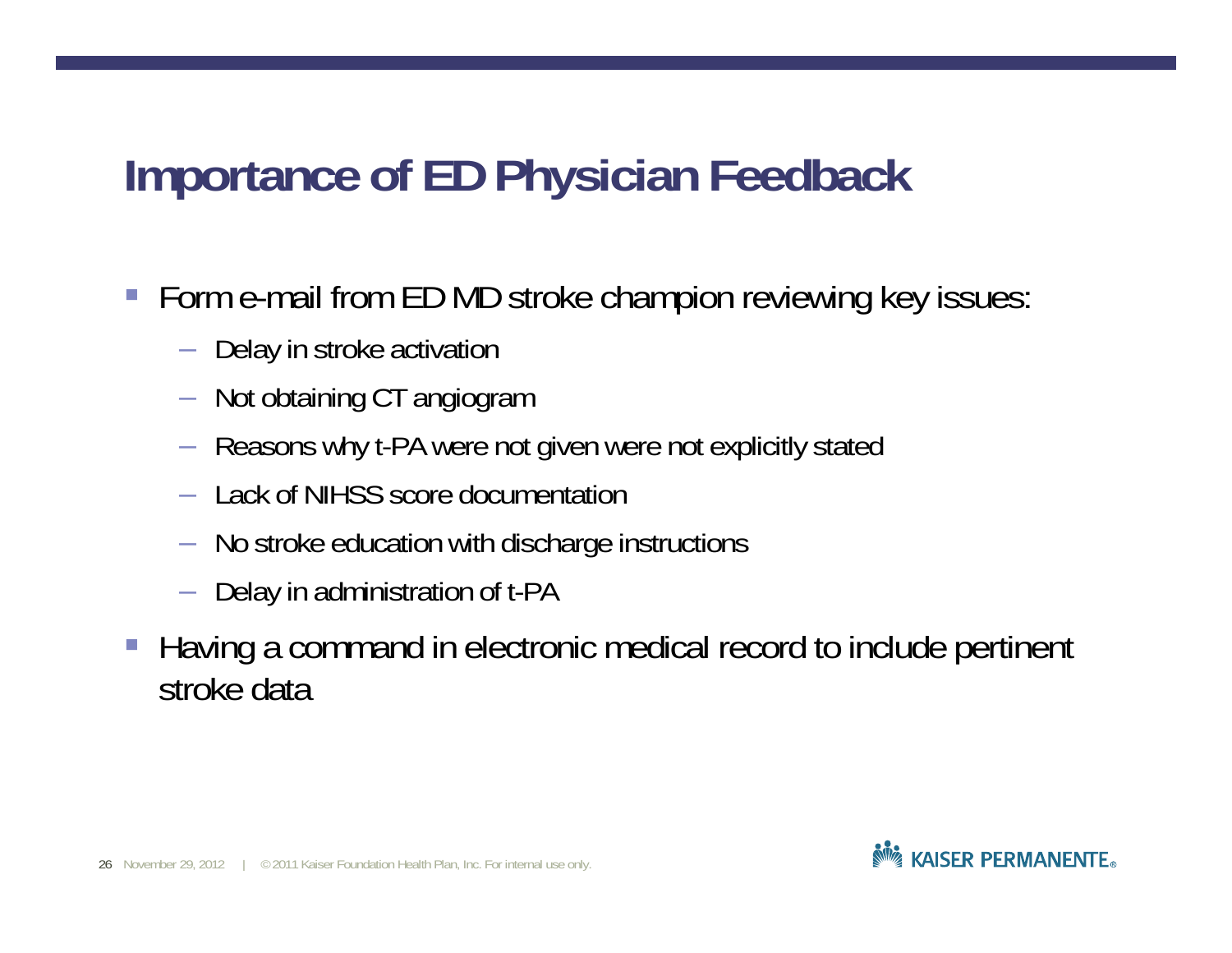## **Results of ED Physician and Staff Feedback**

- $\mathcal{L}_{\mathcal{A}}$ ED physicians reminded of key timeframe parameters
- $\overline{\phantom{a}}$  ED physicians took ownership of driving stroke evaluation and candidacy for t-PA
- $\overline{\mathbb{R}}$ Better charting for QA/QI purposes

**Net result: Improved door-to-needle times**